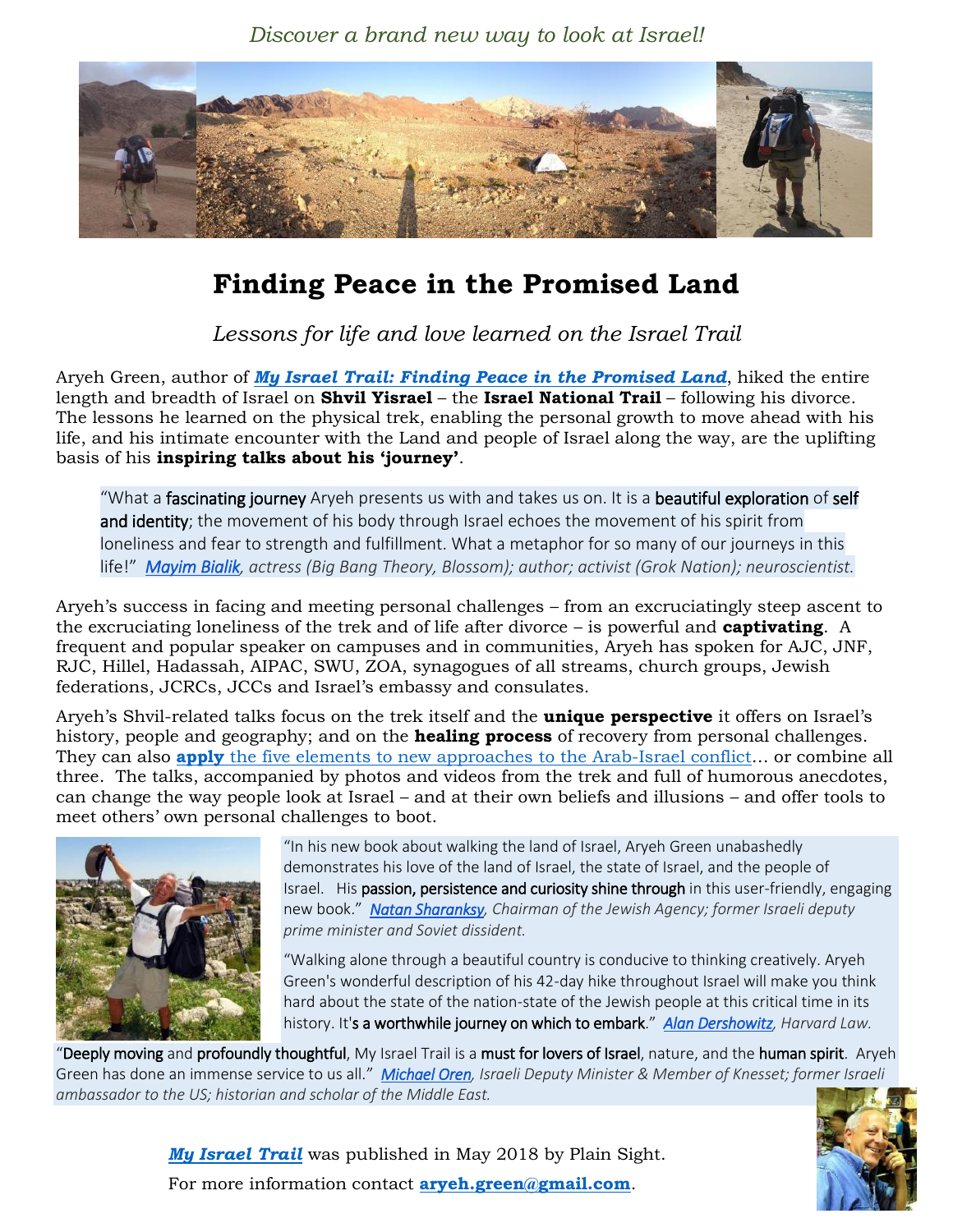

*Discover a brand new way to look at Israel!*

# **Aryeh Green Speaker Profile**

#### **Contact Info:** Aryeh Green [\(aryeh.green@gmail.com\)](mailto:aryeh.green@gmail.com); Tel. +972-54-648-2344

**In Brief:** Dynamic, knowledgeable, passionate, inspiring speaker for community and campus. Author of the book *[My Israel Trail](http://www.myisraeltrail.com/)*, about hiking the 600-mile Israel National Trail and the search for peace in the Middle East; Chief Strategy Officer at [EnergiyaGlobal,](http://www.gigawattglobal.com/) an Israeli developer of renewable energy projects for Africa; director emeritus of [MediaCentral,](http://www.m-central.org/) a Jerusalem-based project of HonestReporting providing support services to foreign journalists based in or visiting Israel. High-tech business consultant and executive; public diplomacy ('hasbara') spokesman; regional democracy activist; reserve briefing officer in IDF Spokesperson's Unit. See talk on "**[Re-awakening Zionism"](https://www.youtube.com/watch?v=ee5QBJcdP8Q&feature=youtu.be)** (video) in LA, co-sponsored by the Israeli Consulate, Simon Wiesenthal Center, StandWithUs, Beverly Hills Synagogue and ZOA; see article "**[Myths and Madness](https://www.jewishpolicycenter.org/2016/12/29/myths-madness-middle-east/) in the [Middle East](https://www.jewishpolicycenter.org/2016/12/29/myths-madness-middle-east/)**". More info, videos and articles can be found [here](http://www.myisraeltrail.com/about) and on his blog [Aryeh's Israel Outlook](http://aryeh-israel.blogspot.co.il/).

**Background:** Born in Washington, DC; grew up in San Francisco; made Aliya in 1984. Policy advisor to Natan Sharansky since late 1990's; served on executive staff of Sharansky's Yisrael B'Aliya party; was senior member of minister Sharansky's staff in Israel's prime minister's office, responsible for contacts with Palestinian and other Arab democracy activists as well as for relations with 'next generation' Jewish leaders and coordination of hasbara activities, including on campus.

Over 25 years in business, mostly high-tech, with various executive management positions and consulting work for public and private Israeli companies, including ECI Telecom, Aladdin, Bank HaPoalim, Pfizer, AudioCodes, Moto Guzzi and others. Former managing director of the G3 Associates business consulting firm in Jerusalem. Seven years public sector work in education, including as founder/director of Students For Israel, a Jerusalem seminar center training visiting students in advocacy skills for their return to campuses abroad.

BA in psychology from UC Berkeley, MA in international relations from Hebrew University, MSc in business management from Boston University and Ben Gurion University. Publications include articles in Haaretz, The Jerusalem Post, NY Times, Wall St. Journal, JCPA's "Academics Against Israel and the Jews", Jewish Policy Center, Israel21C, Washington Jewish Week, Aspen Times, SF "J", Israel Insider, and various online forums. Married to Miriam since 2015, with 9 children between them, when not promoting Israel and renewable energy, Aryeh grows grapes and makes wine in his spare time.

**Topics:** [*Detailed description of topics on following page*]

- **Finding Peace in the Promised Land:** *A Story of Love, Loss and Healing on the Israel National Trail*
- **5 Steps to Arab-Israel Peace:** *A Radical Approach to Resolving Conflict in the Middle East*
- **Re-Asserting the Legitimacy of Israel:** *Indigenous people returning to our ancestral homeland*
- **Three Myths of the Middle East**: *Fundamentals in pro-Israel advocacy and argument*
- **Current events** in Israel and the Middle East: *An insider's update on regional developments*
- A new approach to **Israel's media relations**: *embracing journalists rather than attacking them*
- **Human Rights** & Freedom in the **Middle East**: *Natan Sharansky's approach to peace*
- **Human Rights** in **Jewish Sources**: *Roots of western human rights theory*
- The **New Anti-Semitism**: *A "3D" approach to anti-Israel attitudes*
- **Religious Zionism** in Israel vs. **Modern Orthodoxy** in the West: *A unified theory of Judaism*
- **GeoPolitics** of the Middle East: *Understanding the context of the Arab-Israeli conflict.*
- **"Middle Israel"**  Is there a centrist consensus in Israel? (or, *The Saga of a Fanatic Moderate*)
- A **Jewish State?** *Jewish identity in modern Israel (response to Yoram Hazony's analysis)*
- The **View From Here** *An American Immigrant's Perspective*
- **Exercise 2 Figure 2 Figure 2 Figure 2 Figure 2 Figure 2 Figure 2 Figure 2 Figure 2 Figure 2 Figure 2 Figure 2 Figure 2 Figure 2 Figure 2 Figure 2 Figure 2 Figure 2 Figure 2 Figure 2 Figure 2 Figure 2 Figure 2 Figure 2 Fi**
- An **Israeli Nokia?** *Israel as a global high-tech center: what's missing, what's needed.*
- **Welcome to Israel**: *3500 years of Jewish history in 35 minutes! (For visiting groups)*